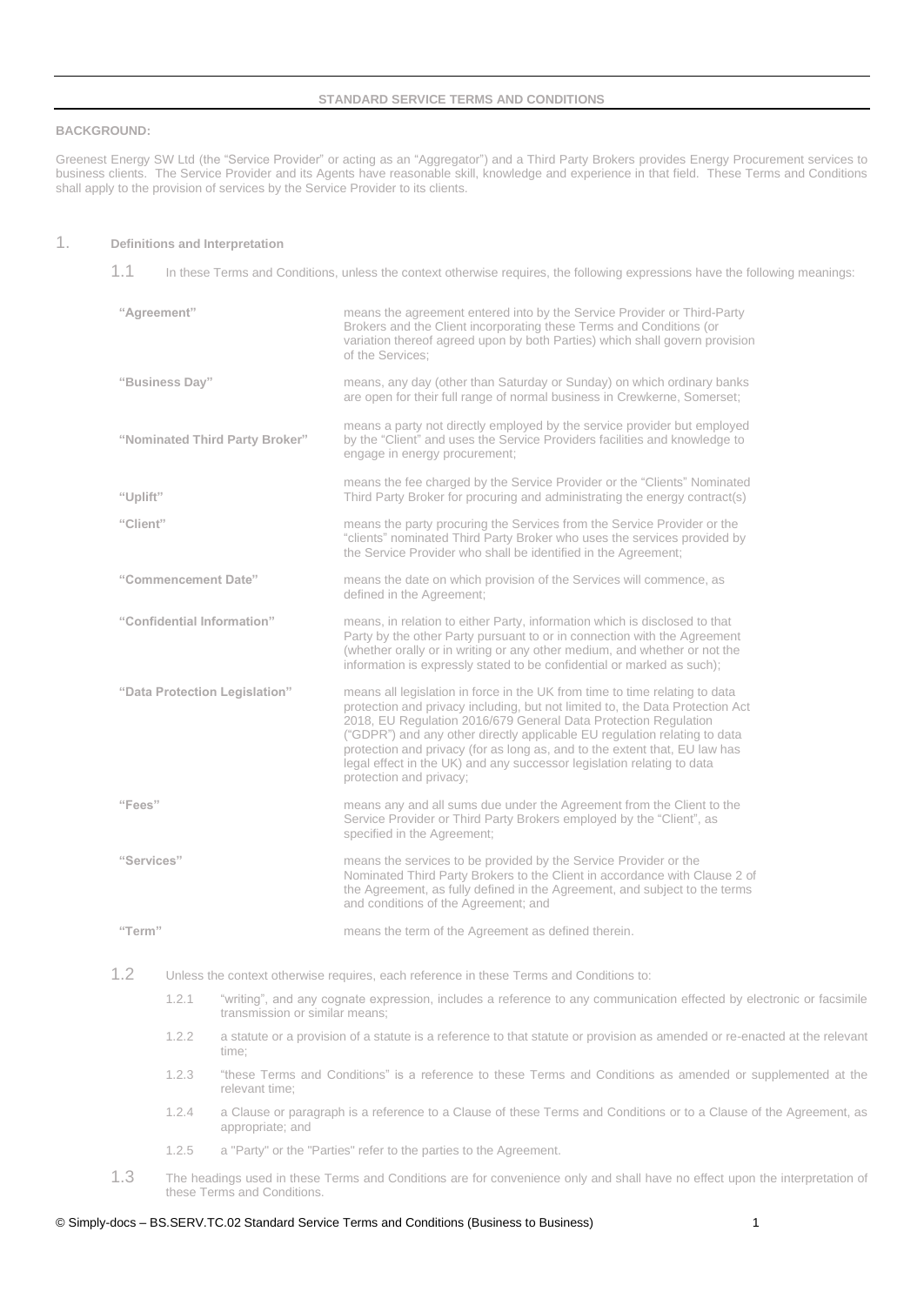- 1.4 Words imparting the singular number shall include the plural and vice versa.
- 1.5 References to any gender shall include the other gender.
- 1.6 References to persons shall include corporations.

### 2. **Provision of the Services**

- 2.1 With effect from the Commencement Date, the Service Provider or the Nominated Third Party Broker shall, throughout the Term of the Agreement, provide the Services to the Client.
- 2.2 The Service Provider or the Nominated Third Party Brokers shall provide the Services with reasonable skill and care, commensurate with prevailing standards in the Energy Procurement sector in the United Kingdom.
- 2.3 The Service Provider or the Nominated Third Party Brokers shall act in accordance with all reasonable instructions given to it by the Client provided such instructions are compatible with the specification of Services provided in the Agreement.
- 2.4 The Service Provider or the Nominated Third Party Brokers shall be responsible for ensuring that it complies with all statutes, regulations, byelaws, standards, codes of conduct and any other rules relevant to the provision of the Services.
- 2.5 **[**The Service Provider or the Nominated Third Party Brokers may, in relation to certain specified matters related to the Services, act on the Client's behalf. Such matters shall not be set out in the Agreement but shall be agreed between the Parties as they arise from time to time.**]**
- 2.6 **[**The Service Provider or the Nominated Third Party Brokers shall use all reasonable endeavours to accommodate any reasonable changes in the Services that may be requested by the Client, subject to the Client's acceptance of any related reasonable changes to the Fees that may be due as a result of such changes.**]**

# 3. **Client's Obligations**

- 3.1 The Client shall use all reasonable endeavours to provide all pertinent information to the Service Provider that is necessary for the Service Provider's or its agents provision of the Services.
- 3.2 The Client may, from time to time, issue reasonable instructions to the Service Provider or the Nominated Third party Broker in relation to the Service Provider's provision of the Services. Any such instructions should be compatible with the specification of the Services provided in the Agreement.
- 3.3 In the event that the Service Provider or a Third party Broker requires the decision, approval, consent or any other communication from the Client in order to continue with the provision of the Services or any part thereof at any time, the Client shall provide the same in a reasonable and timely manner.
- 3.4 If any consents, licences or other permissions are needed from any third parties such as landlords, planning authorities, local authorities or similar, it shall be the Client's responsibility to obtain the same in advance of the provision of the Services (or the relevant part thereof).
- 3.5 If the nature of the Services requires that the Service Provider or a Third Party Broker has access to the Client's home or any other location, access to which is lawfully controlled by the Client, the Client shall ensure that the Service Provider has access to the same at the times to be agreed between the Service Provider and the Client as required.
- 3.6 Any delay in the provision of the Services resulting from the Client's failure or delay in complying with any of the provisions of Clause 3 of the Agreement shall not be the responsibility or fault of the Service Provider.

# 4. **Fees, Payment and Records**

- 4.1 The Client shall pay the Fees to the Service Provider or The Nominated Third Party Broker using the services of the Service Provider in accordance with the provisions of the Agreement.
- 4.2 The Client authorises the Service Provider or the Nominated Third party Broker to collect fees by way of uplift to any unit rate provided by the nominated supplier (Energy Company) By no less than 0.2pkwh and no more than 2pkwh
- 4.3 The Client agrees that all payments will be collected by the nominated supplier (Energy Company) via the client's bill(s) and paid directly to Greenest Energy SW Ltd or who will intern pay The Nominated Third Party Broker fees with a 5% to 20% deduction for admin charges
- 4.4 All payments required to be made pursuant to the Agreement by either Party shall be made in Pound Sterling in cleared funds to such bank in United Kingdom as the receiving Party may from time to time nominate **[**, without any set-off, withholding or deduction except such amount (if any) of tax as that Party is required to deduct or withhold by law.**]**
- 4.5 Where any payment pursuant to the Agreement is required to be made on a day that is not a Business Day, it may be made on the next following Business Day.
- 4.6 Without prejudice to sub-Clause 9.4.1 of the Agreement, any sums which remain unpaid following the expiry of the period set out in sub-Clause 4.3 of the Agreement shall incur interest on a daily basis at 0% above the base rate of Bank of England from time to time until payment is made in full of any such outstanding sums.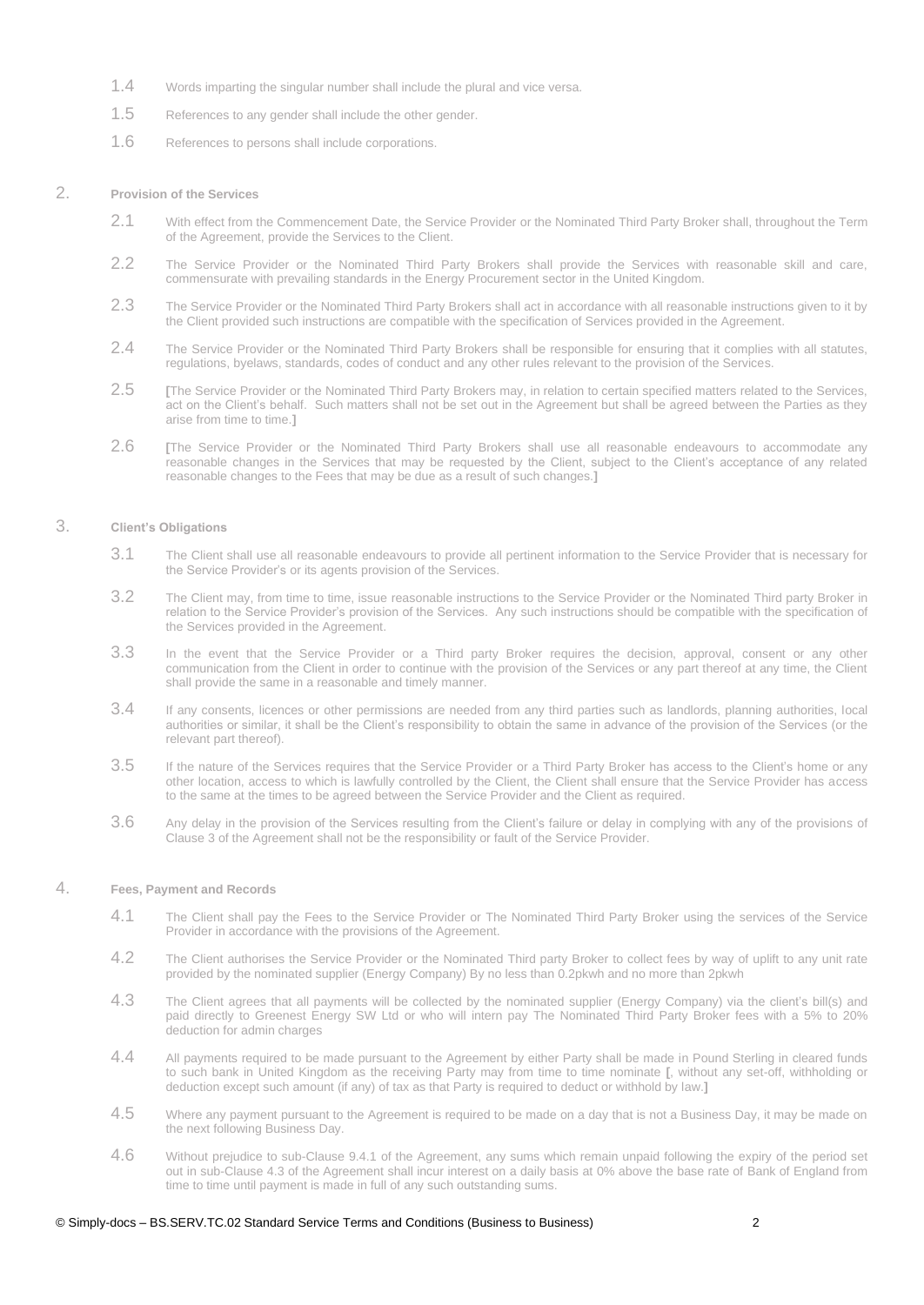## 4.7 Each Party shall:

- 4.7.1 keep, or procure that there are kept, such records and books of account as are necessary to enable the amount of any sums payable pursuant to the Agreement to be accurately calculated;
- 4.7.2 at the reasonable request of the other Party, allow that Party or its agent to inspect those records and books of account and, to the extent that they relate to the calculation of those sums, to take copies of them; and
- 4.7.3 within 30 days after the end of each contract period, obtain at its own expense and supply to the other Party an auditors' certificate as to the accuracy of the sums paid by that Party pursuant to the Agreement during that contract period.

#### 5. **Liability, Indemnity and Insurance**

- 5.1 The Service Provider or the Nominated Third Party Broker using the Service Providers facilities shall ensure that it has in place at all times suitable and valid insurance that shall include public liability insurance.
- 5.2 In the event that the Service Provider or the Nominated Third Party Broker using the Service Providers facilities fails to perform the Services with reasonable care and skill it shall carry out any and all necessary remedial action at no additional cost to the Client.
- 5.3 The Service Provider's or the Nominated Third Party Broker total liability for any loss or damage caused as a result of its negligence or breach of the Agreement shall be limited to the sum defined therein.
- 5.4 The Service Provider or the Nominated Third Party Broker using the service Providers facilities shall not be liable for any loss or damage suffered by the Client that results from the Client's failure to follow any instructions given by the Service Provider or the third party Broker.
- 5.5 Nothing in these Terms and Conditions nor in the Agreement shall limit or exclude the Service Provider's or the Nominated Third Party Broker using the Service Providers facilities any liability for death or personal injury.
- 5.6 Subject to sub-Clause 5.3 of the Agreement the Service Provider or the Nominated Third Party Broker shall indemnify the Client against any costs, liability, damages, loss, claims or proceedings arising out of the Service Provider's or a Third Party Brokers breach of the Agreement.
- 5.7 The Client shall indemnify the Service Provider or its Nominated Third party Broker against any costs, liability, damages, loss, claims or proceedings arising from loss or damage to any equipment (including that belonging to any third parties appointed by the Service Provider) caused by the Client or its agents or employees.
- 5.8 Neither Party shall be liable to the other or be deemed to be in breach of the Agreement by reason of any delay in performing, or any failure to perform, any of that Party's obligations if the delay or failure is due to any cause beyond that Party's reasonable control.

#### 6. **Guarantee**

6.1 The Service Provider or the Nominated Third Party Broker shall guarantee that the product of all Services provided will be free from any hidden or "secret profits" for a period that shall be defined in the Agreement.

# 7. **Confidentiality**

- 7.1 Each Party undertakes that, except as provided by sub-Clause 7.2 of the Agreement or as authorised in writing by the other Party, it shall, at all times during the continuance of the Agreement and **[**for 2 years**]** after its termination:
	- 7.1.1 keep confidential all Confidential Information;
	- 7.1.2 not disclose any Confidential Information to any other party;
	- 7.1.3 not use any Confidential Information for any purpose other than as contemplated by and subject to the terms of the Agreement;
	- 7.1.4 not make any copies of, record in any way or part with possession of any Confidential Information; and
	- 7.1.5 ensure that none of its directors, officers, employees, agents, sub-contractors or advisers does any act which, if done by that Party, would be a breach of the provisions of sub-Clauses 7.1.1 to 7.1.4 of the Agreement.
- 7.2 Either Party may:
	- 7.2.1 disclose any Confidential Information to:
		- 7.2.1.1 any sub-contractor or supplier of that Party;
		- 7.2.1.2 any governmental or other authority or regulatory body; or
		- 7.2.1.3 any employee or officer of that Party or of any of the aforementioned persons, parties or bodies;

to such extent only as is necessary for the purposes contemplated by the Agreement (including, but not limited to, the provision of the Services), or as required by law. In each case that Party shall first inform the person, party or body in question that the Confidential Information is confidential and (except where the disclosure is to any such body under sub-Clause 7.2.1.2 or any employee or officer of any such body) obtaining and submitting to the other Party a written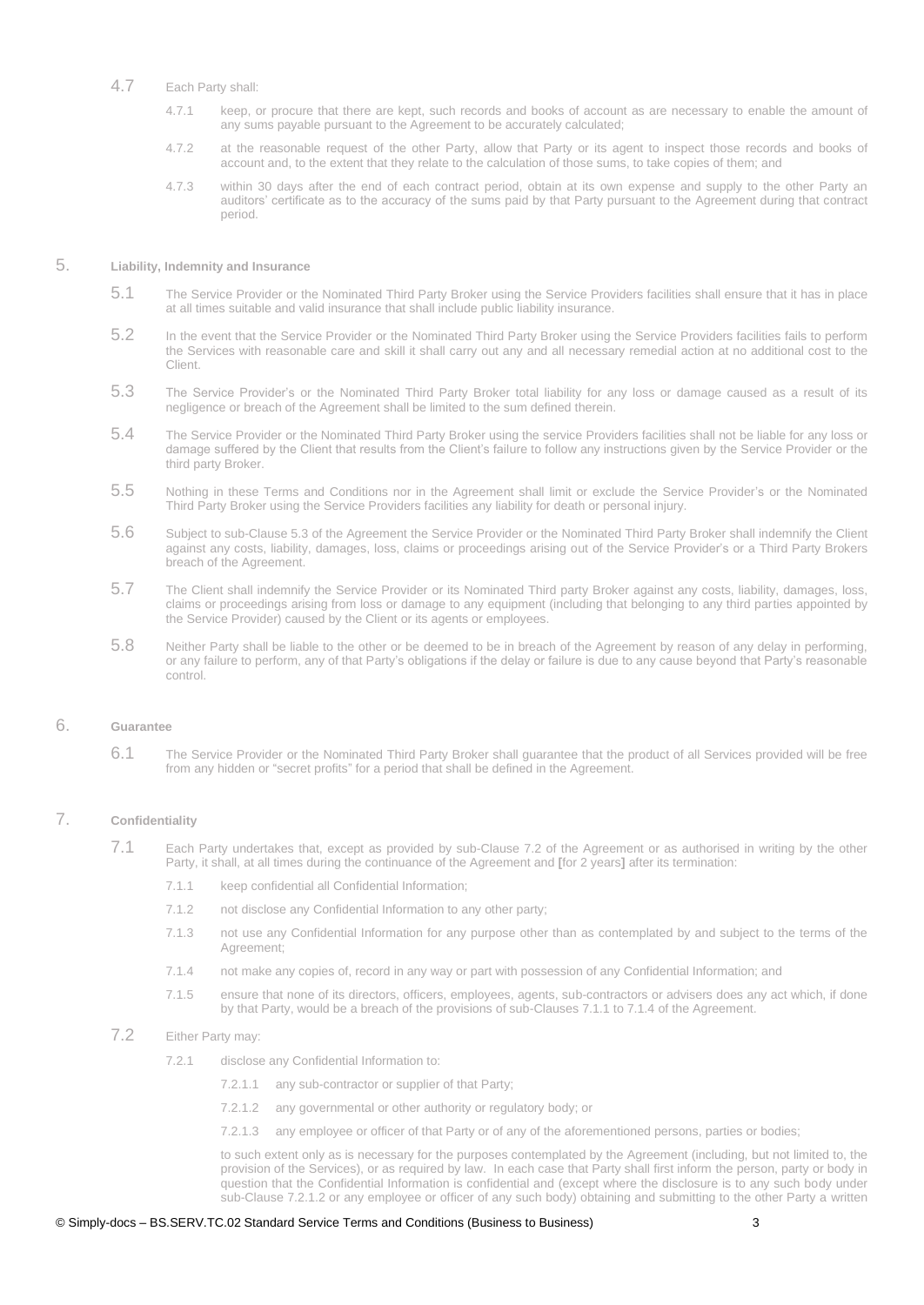confidentiality undertaking from the party in question. Such undertaking should be as nearly as practicable in the terms of Clause 7 of the Agreement, to keep the Confidential Information confidential and to use it only for the purposes for which the disclosure is made; and

- 7.2.2 use any Confidential Information for any purpose, or disclose it to any other person, to the extent only that it is at the date of the Agreement, or at any time after that date becomes, public knowledge through no fault of that Party. In making such use or disclosure, that Party must not disclose any part of the Confidential Information that is not public knowledge.
- 7.3 The provisions of Clause 7 of the Agreement shall continue in force in accordance with their terms, notwithstanding the termination of the Agreement for any reason.

# 8. **Force Majeure**

- 8.1 No Party to the Agreement shall be liable for any failure or delay in performing their obligations where such failure or delay results from any cause that is beyond the reasonable control of that Party. Such causes include, but are not limited to: power failure, internet service provider failure, industrial action, civil unrest, fire, flood, storms, earthquakes, acts of terrorism, acts of war, governmental action or any other event that is beyond the control of the Party in question.
- 8.2 **In the event that a Party to the Agreement cannot perform their obligations hereunder as a result of force majeure for a** continuous period to be defined in the Agreement, the other Party may at its discretion terminate the Agreement by written notice at the end of that period. In the event of such termination, the Parties shall agree upon a fair and reasonable payment for all Services provided up to the date of termination. Such payment shall take into account any prior contractual commitments entered into in reliance on the performance of the Agreement.<sup>1</sup>

### 9. **Term and Termination**

- 9.1 The Agreement shall come into force on the agreed Commencement Date and shall continue for a defined Term from that date, subject to the provisions of Clause 9 of the Agreement.
- 9.2 Either Party shall have the right, subject to the agreement and consent of the other Party and exercisable by giving not less than 30 days written notice to the other at any time prior to the expiry of the Term specified in sub-Clause 9.1 of the Agreement (or any further period for which the Agreement is extended) to extend the Agreement for a further period of 30 days.
- 9.3 Either Party may terminate the Agreement by giving to the other not less than 30 days written notice, to expire on or at any time after the minimum term of the Agreement (which shall be defined in the Agreement).
- 9.4 Either Party may immediately terminate the Agreement by giving written notice to the other Party if:
	- 9.4.1 any sum owing to that Party by the other Party under any of the provisions of the Agreement is not paid within 30 Business Days of the due date for payment;
	- 9.4.2 the other Party commits any other breach of any of the provisions of the Agreement and, if the breach is capable of remedy, fails to remedy it within 30 Business Days after being given written notice giving full particulars of the breach and requiring it to be remedied;
	- 9.4.3 an encumbrancer takes possession, or where the other Party is a company, a receiver is appointed, of any of the property or assets of that other Party;
	- 9.4.4 the other Party makes any voluntary arrangement with its creditors or, being a company, becomes subject to an administration order (within the meaning of the Insolvency Act 1986);
	- 9.4.5 the other Party, being an individual or firm, has a bankruptcy order made against it or, being a company, goes into liquidation (except for the purposes of bona fide amalgamation or re-construction and in such a manner that the company resulting therefrom effectively agrees to be bound by or assume the obligations imposed on that other Party under the Agreement);
	- 9.4.6 anything analogous to any of the foregoing under the law of any jurisdiction occurs in relation to the other Party;
	- 9.4.7 the other Party ceases, or threatens to cease, to carry on business; or
	- 9.4.8 control of the other Party is acquired by any person or connected persons not having control of that other Party on the date of the Agreement. For the purposes of Clause 9, "control" and "connected persons" shall have the meanings ascribed thereto by Sections 1124 and 1122 respectively of the Corporation Tax Act 2010.
- 9.5 For the purposes of sub-Clause 9.4.2, a breach shall be considered capable of remedy if the Party in breach can comply with the provision in question in all respects.
- 9.6 The rights to terminate the Agreement shall not prejudice any other right or remedy of either Party in respect of the breach concerned (if any) or any other breach.

# 10. **Effects of Termination**

Upon the termination of the Agreement for any reason:

10.1 any sum owing by either Party to the other under any of the provisions of the Agreement shall become immediately due and payable;

© Simply-docs – BS.SERV.TC.02 Standard Service Terms and Conditions (Business to Business) 4 10.2 all Clauses which, either expressly or by their nature, relate to the period after the expiry or termination of the Agreement shall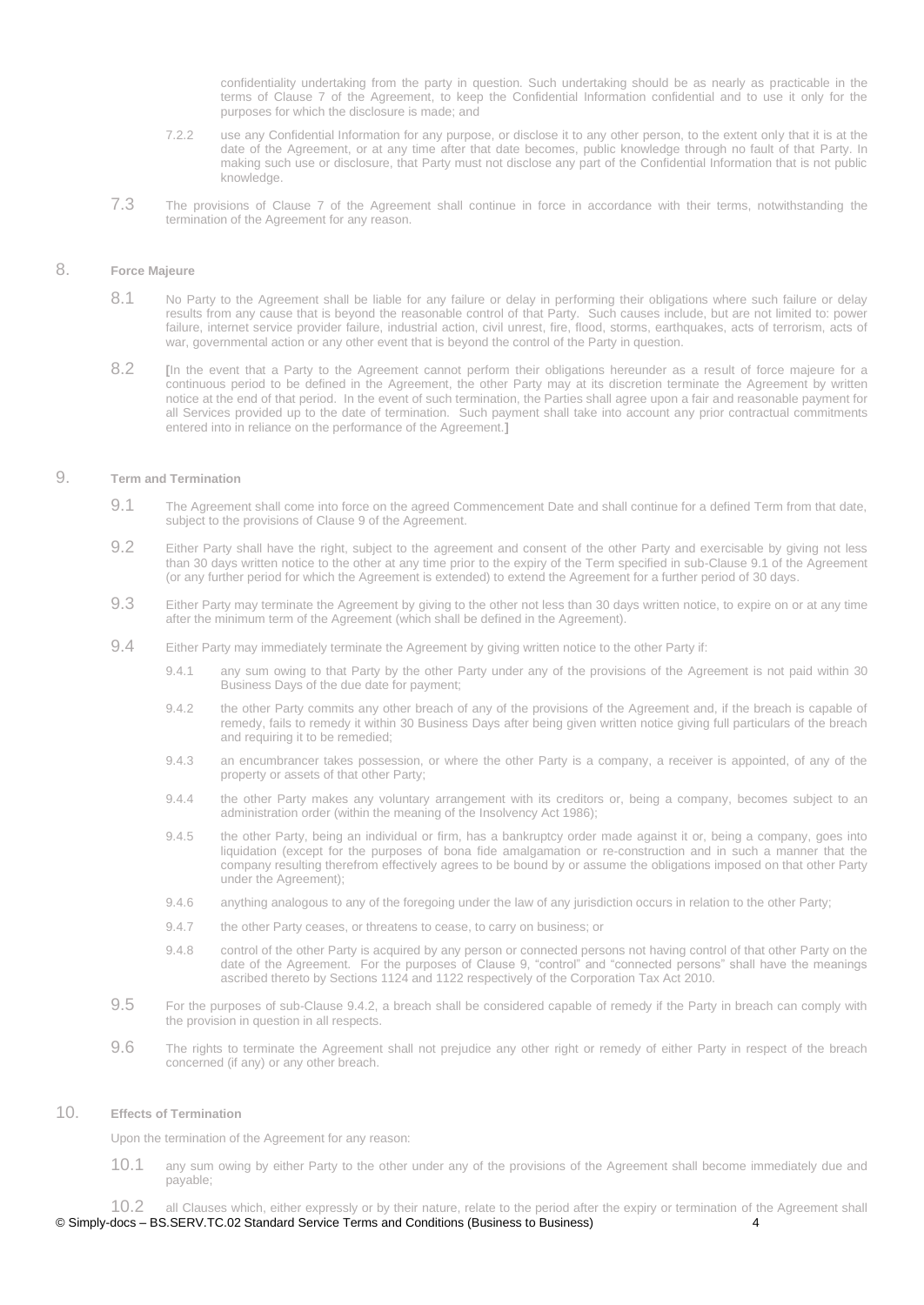remain in full force and effect;

- 10.3 termination shall not affect or prejudice any right to damages or other remedy which the terminating Party may have in respect of the event giving rise to the termination or any other right to damages or other remedy which any Party may have in respect of any breach of the Agreement which existed at or before the date of termination;
- 10.4 subject as provided in Clause 10 of the Agreement and except in respect of any accrued rights neither Party shall be under any further obligation to the other; and
- 10.5 each Party shall (except to the extent referred to in Clause 7 of the Agreement) immediately cease to use, either directly or indirectly, any Confidential Information, and shall immediately return to the other Party any documents in its possession or control which contain or record any Confidential Information.

#### 11. **[Data Protection**

The Service Provider will only use the Client's personal information as set out in the Service Provider's privacy notice available from www.greenestenergysw.co.uk**]**

#### 12. **[Data Processing**

- 12.1 In this Clause 12 and in the Agreement, "personal data", "data subject", "data controller", "data processor", and "personal data breach" shall have the meaning defined in Article 4, EU Regulation 2016/679 General Data Protection Regulation ("GDPR").
- 12.2 [All personal data to be processed by the Service Provider on behalf of the Client, subject to these Terms and Conditions and/or the Agreement, shall be processed in accordance with the terms of a Data Processing Agreement into which the Parties shall enter before any personal data is processed.]

**OR**

- 12.2 **[**Both or all Parties shall comply with all applicable data protection requirements set out in the Data Protection Legislation. Neither this Clause 12 nor the Agreement shall relieve either Party of any obligations set out in the Data Protection Legislation and shall not remove or replace any of those obligations.
- 12.3 For the purposes of the Data Protection Legislation and for this Clause 12 and the Agreement, the Service Provider is the "Data Processor" and the Client is the "Data Controller".
- 12.4 The type(s) of personal data, the scope, nature and purpose of the processing, and the duration of the processing shall be set out in a Schedule to the Agreement.
- 12.5 The Data Controller shall ensure that it has in place all necessary consents and notices required to enable the lawful transfer of personal data to the Data Processor for the purposes described in **[**these Terms and Conditions**] AND/OR [**the Agreement**] [**and the Schedule to the Agreement**]**.
- 12.6 The Data Processor shall, with respect to any personal data processed by it in relation to its performance of any of its obligations under **[**these Terms and Conditions**] AND/OR [**the Agreement**]**:
	- 12.6.1 Process the personal data only on the written instructions of the Data Controller unless the Data Processor is otherwise required to process such personal data by law. The Data Processor shall promptly notify the Data Controller of such processing unless prohibited from doing so by law.
	- 12.6.2 Ensure that it has in place suitable technical and organisational measures (as approved by the Data Controller) to protect the personal data from unauthorised or unlawful processing, accidental loss, damage or destruction. Such measures shall be proportionate to the potential harm resulting from such events, taking into account the current state of the art in technology and the cost of implementing those measures. Measures to be taken shall be agreed between the Data Controller and the Data Processor and set out in the Schedule to the Agreement.
	- 12.6.3 Ensure that any and all staff with access to the personal data (whether for processing purposes or otherwise) are contractually obliged to keep that personal data confidential; and
	- 12.6.4 Not transfer any personal data outside of the European Economic Area without the prior written consent of the Data Controller and only if the following conditions are satisfied:
		- 12.6.4.1 The Data Controller and/or the Data Processor has/have provided suitable safeguards for the transfer of personal data;
		- 12.6.4.2 Affected data subjects have enforceable rights and effective legal remedies;
		- 12.6.4.3 The Data Processor complies with its obligations under the Data Protection Legislation, providing an adequate level of protection to any and all personal data so transferred; and
		- 12.6.4.4 The Data Processor complies with all reasonable instructions given in advance by the Data Controller with respect to the processing of the personal data.
	- 12.6.5 Assist the Data Controller at the Data Controller's cost, in responding to any and all requests from data subjects in ensuring its compliance with the Data Protection Legislation with respect to security, breach notifications, impact assessments, and consultations with supervisory authorities or regulators (including, but not limited to, the Information Commissioner's Office);
	- 12.6.6 Notify the Data Controller without undue delay of a personal data breach;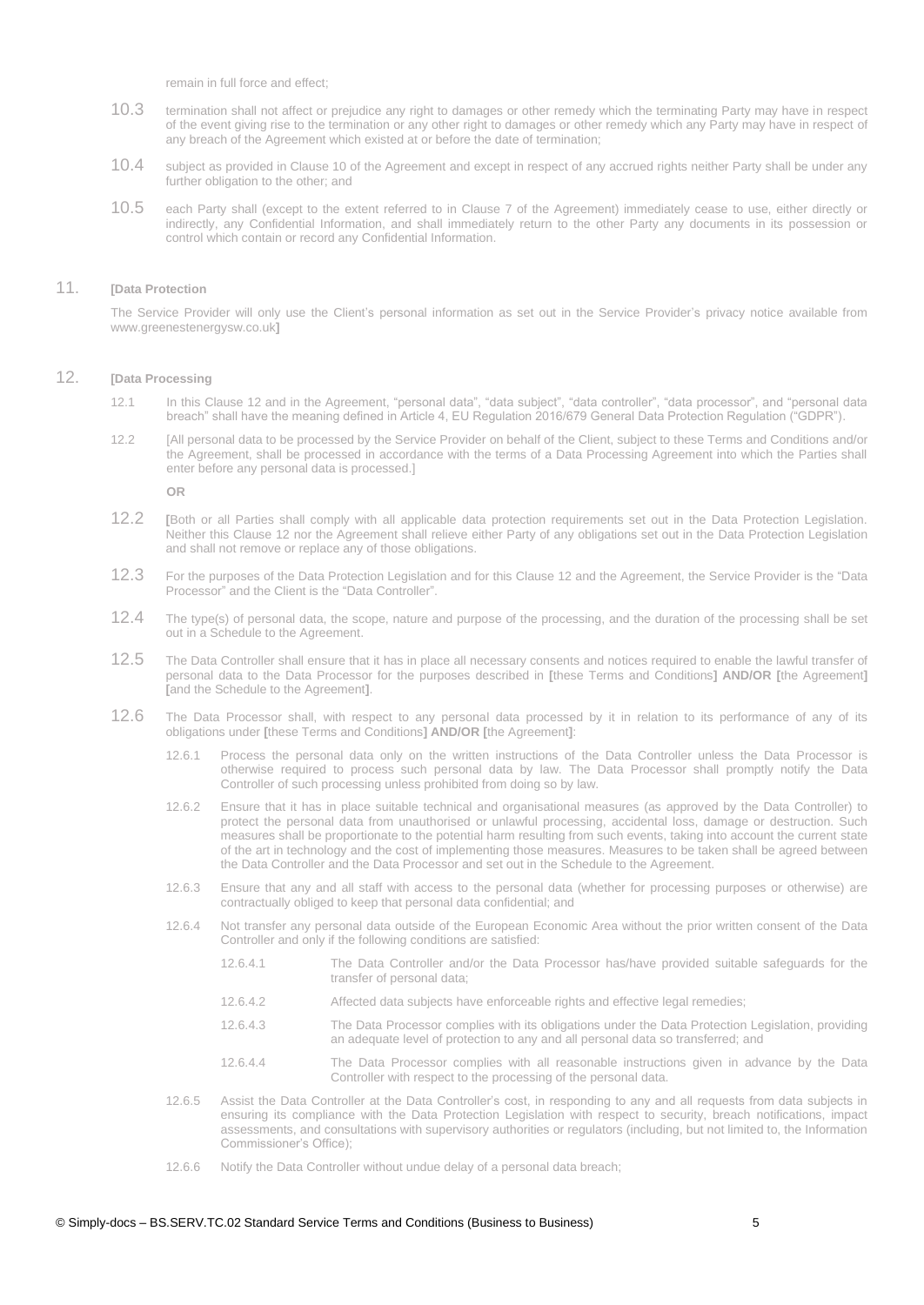- 12.6.7 On the Data Controller's written instruction, delete (or otherwise dispose of) or return all personal data and any and all copies thereof to the Data Controller on termination of the Agreement unless it is required to retain any of the personal data by law; and
- 12.6.8 Maintain complete and accurate records of all processing activities and technical and organisational measures implemented necessary to demonstrate compliance with **[**this Clause 12**] AND/OR [**the Agreement**]** and to allow for audits by the Data Controller and/or any party designated by the Data Controller.
- 12.7 **[**The Data Processor shall not sub-contract any of its obligations with respect to the processing of personal data under **[**this Clause 12**] AND/OR [**the Agreement**]**.**]**

**OR**

- 12.7 **[**The Data Processor shall not sub-contract any of its obligations to a sub-processor with respect to the processing of personal data under **[**this Clause 12**] AND/OR [**the Agreement**]** without the prior written consent of the Data Controller (such consent not to be unreasonably withheld). In the event that the Data Processor appoints a sub-processor, the Data Processor shall:
	- 12.7.1 Enter into a written agreement with the sub-processor, which shall impose upon the sub-processor the same obligations as are imposed upon the Data Processor by this **[**Clause 12**] AND/OR [**the Agreement**]** and which shall permit both the Data Processor and the Data Controller to enforce those obligations; and
	- 12.7.2 Ensure that the sub-processor complies fully with its obligations under that agreement and the Data Protection Legislation.**]**
- 12.8 Either Party may, at any time, and on at least 30 Calendar days' notice, alter the data protection provisions of the Agreement, replacing them with any applicable data processing clauses or similar terms that form part of an applicable certification scheme. Such terms shall apply when replaced by attachment to the Agreement.]

#### 13. **No Waiver**

No failure or delay by any of the Parties in exercising any of its rights under the Agreement shall be deemed to be a waiver of that right, and no waiver by either any of the parties of a breach of any provision of the Agreement shall be deemed to be a waiver of any subsequent breach of the same or any other provision.

# 14. **Further Assurance**

Each Party shall execute and do all such further deeds, documents and things as may be necessary to carry the provisions of the Agreement into full force and effect.

### 15. **Costs**

Subject to any provisions to the contrary each Party shall pay its own costs of and incidental to the negotiation, preparation, execution and carrying into effect of the Agreement.

# 16. **Set-Off**

None of the parties shall be entitled to set-off any sums in any manner from payments due or sums received in respect of any claim under the Agreement or any other agreement at any time.

## 17. **Assignment and Sub-Contracting**

- 17.1 **[**Subject to sub-Clause 17.2**]** The Agreement shall be personal to the Parties. Neither Party may assign, mortgage, charge (otherwise than by floating charge) or sub-licence or otherwise delegate any of its rights thereunder, or sub-contract or otherwise delegate any of its obligations thereunder without the written consent of the other Party, such consent not to be unreasonably withheld.
- 17.2 **[**[Subject to the provisions of Clause 12, the] **OR** [The] Service Provider shall be entitled to perform any of the obligations undertaken by it through any other member of its group or through suitably qualified and skilled sub-contractors. Any act or omission of such other member or sub-contractor shall, for the purposes of the Agreement, be deemed to be an act or omission of the Service Provider.**]**

#### 18. **Time**

- 18.1 **[**All times and dates referred to in the Agreement shall be of the essence of the Agreement.**]**
	- **OR**
- 18.2 **[**The times and dates referred to in the Agreement shall be for guidance only and shall not be of the essence of the Agreement and may be varied by mutual agreement between the Parties.**]**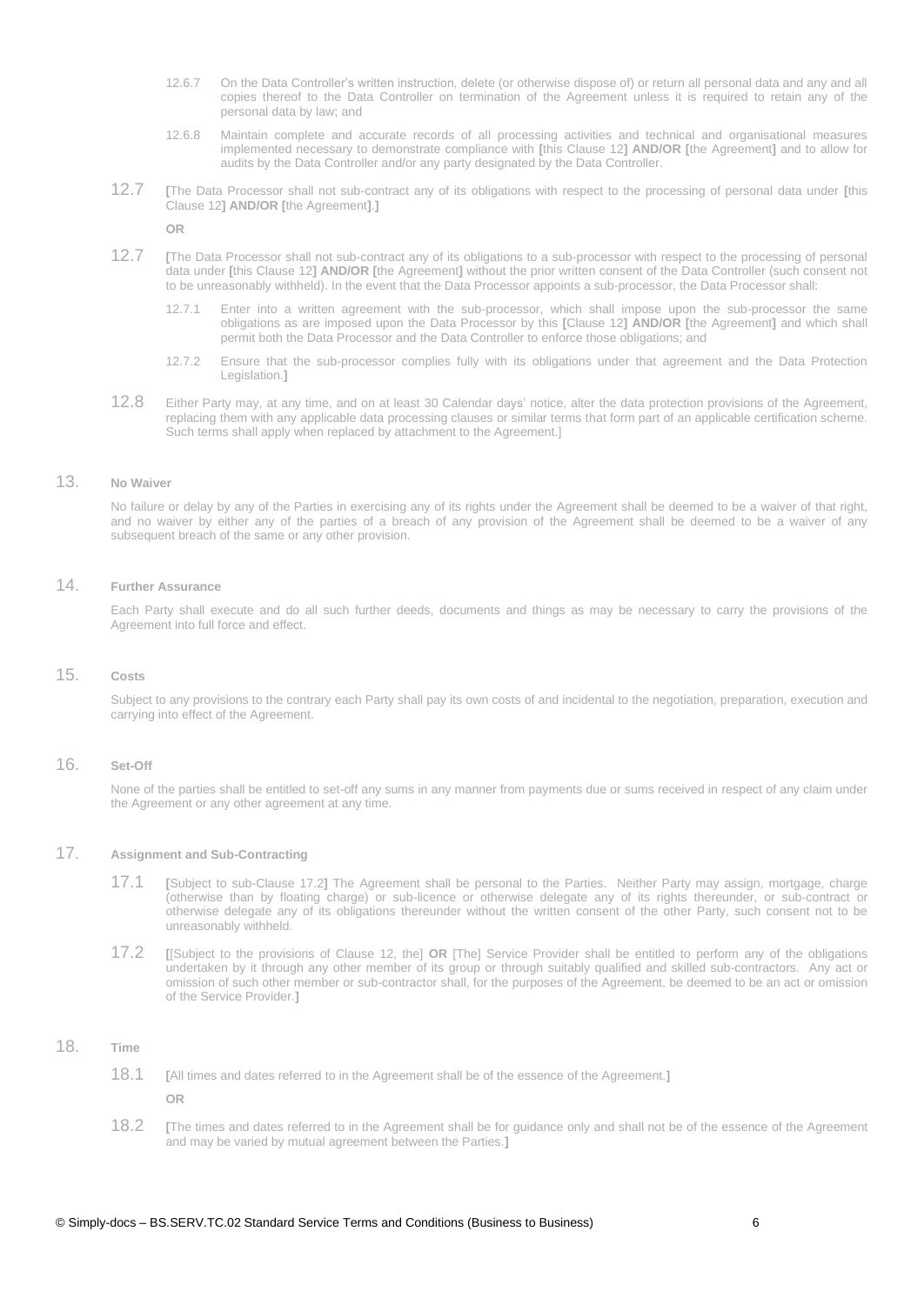# 19. **Relationship of the Parties**

Nothing in the Agreement shall constitute or be deemed to constitute a partnership, joint venture, agency or other fiduciary relationship between the Parties other than the contractual relationship expressly provided for in the Agreement.

#### 20. **Non-Solicitation**

- 20.1 Neither Party shall, for the Term of the Agreement and for a defined period (which shall be defined in the Agreement) after its termination or expiry, employ or contract the services of any person who is or was employed or otherwise engaged by the other Party at any time in relation to the Agreement **[**without the express written consent of that Party**]**.
- 20.2 Neither Party shall, for the Term of the Agreement and for a defined period (which shall be defined in the Agreement) after its termination or expiry, solicit or entice away from the other Party any customer or client where any such solicitation or enticement would cause damage to the business of that Party **[**without the express written consent of that Party**]**.

### 21. **Third Party Rights**

- 21.1 No part of the Agreement shall confer rights on any third parties and accordingly the Contracts (Rights of Third Parties) Act 1999 shall not apply to the Agreement.
- 21.2 Subject to Clause 21 of the Agreement, the Agreement shall continue and be binding on the transferee, successors and assigns of either Party as required.

# 22. **Notices**

- 22.1 All notices under the Agreement shall be in writing and be deemed duly given if signed by, or on behalf of, a duly authorised officer of the Party giving the notice.
- 22.2 Notices shall be deemed to have been duly given:
	- 22.2.1 when delivered, if delivered by courier or other messenger (including registered mail) during normal business hours of the recipient; or
	- 22.2.2 when sent, if transmitted by facsimile or e-mail and a successful transmission report or return receipt is generated; or
	- 22.2.3 on the fifth business day following mailing, if mailed by national ordinary mail, postage prepaid; or
	- 22.2.4 on the tenth business day following mailing, if mailed by airmail, postage prepaid.

In each case notices shall be addressed to the most recent address, e-mail address, or facsimile number notified to the other Party.

## 23. **Entire Agreement**

- 23.1 [Subject to the provisions of Clause 12, the] **OR** [The] Agreement contains the entire agreement between the Parties with respect to its subject matter and may not be modified except by an instrument in writing signed by the duly authorised representatives of the Parties.
- 23.2 Each Party shall acknowledge that, in entering into the Agreement, it does not rely on any representation, warranty or other provision except as expressly provided in the Agreement, and all conditions, warranties or other terms implied by statute or common law are excluded to the fullest extent permitted by law.

# 24. **Counterparts**

The Agreement may be entered into in any number of counterparts and by the Parties to it on separate counterparts each of which when so executed and delivered shall be an original, but all the counterparts together shall constitute one and the same instrument.

# 25. **Severance**

In the event that one or more of the provisions of the Agreement and/or of these Terms and Conditions is found to be unlawful, invalid or otherwise unenforceable, that / those provision(s) shall be deemed severed from the remainder of the Agreement and/or these Terms and Conditions. The remainder of the Agreement and/or these Terms and Conditions shall be valid and enforceable.

#### 26. **Dispute Resolution**

- 26.1 The Parties shall attempt to resolve any dispute arising out of or relating to the Agreement through negotiations between their appointed representatives who have the authority to settle such disputes.
- 26.2 **[**If negotiations under sub-Clause 26.1 of the Agreement do not resolve the matter within 8 weeks of receipt of a written invitation to negotiate, the parties will attempt to resolve the dispute in good faith through an agreed Alternative Dispute Resolution ("ADR") procedure.**]**

#### © Simply-docs – BS.SERV.TC.02 Standard Service Terms and Conditions (Business to Business) 7